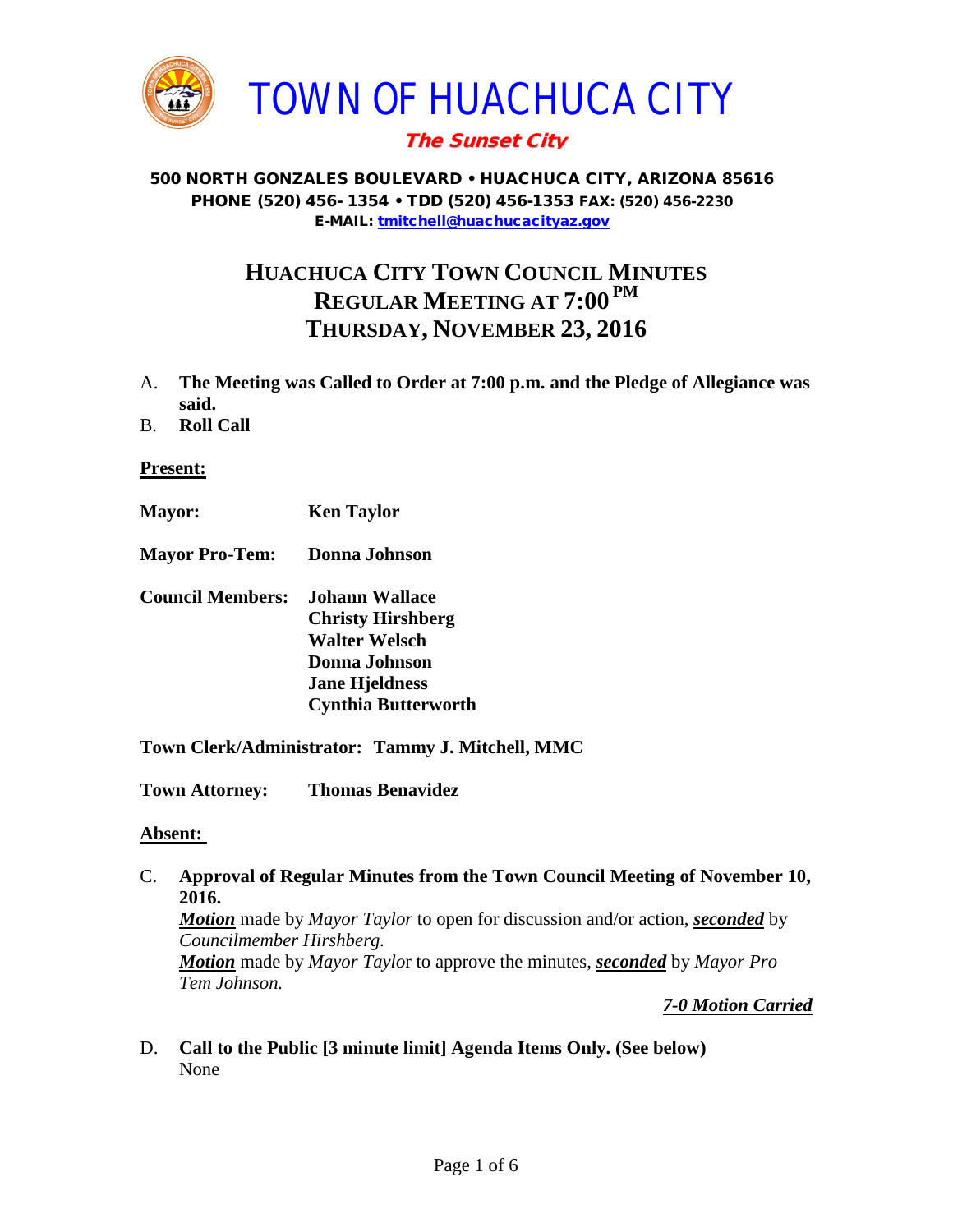## E. **Reports by Council Members and Officers:**

- 1. *Councilmember Welsch - Library/Senior Center***-**Councilmember Welsch stated the computers are still having a few problems but we have a solution to try. The Senior Center is moving right along with feeding seniors.
- 2. *Councilmember Hjeldness – Finance –* Councilmember Hjeldness stated that she has met with Clerk Mitchell a few times and met with the city accountants and by the first of the year we will have financial reports. They are still working on the balancing and the audit. In December she is going to work on the TPT and make sure they are all being done properly and we are receiving what is owed to the city.
- 3. *Councilmember Johann-Wallace-Planning and Zoning***-** Councilmember J. Wallace reported they are still working on the sign code and the next meeting will be on December 7, 20016. We also have an opening on the P & Z.
- 4. *Councilmember Butterworth – Public Safety –* Chief Allmon said Parks and Rec's are working on the parade that is set for December 10, 2016. I had a prebuilt meeting for the new fire truck and we are still looking at April for completion. Chief Thies stated that they are happy to see the Animal Shelter finally completed and gave Mrs. Niki Haines and Mr. Charles English a certificate of appreciation. Chief Thies invited the Principal of Huachuca School Mr. Beaman to speak to the council about the MOU. Mr. Beaman said that the discipline referrals have been cut in half and stated that this MOU with the Rangers and Huachuca City is working amazing. Council member Butterworth said she is proud to represent the Police and Fire Department and looks forward to working with them.
- 5. *Mayor Pro Tem Johnson - Public Safety-* Mayor Pro Tem Johnson asked Supervisor Brown to give a report on the land fill. Mr. Brown explained that ADEQ came for the yearly inspection and we have one item to attend to. We do have one piece of equipment that is down due to age and usage. Mr. Brown stated that he has one of his employees is retiring this Saturday. Chief Thies said thank you to Mayor Pro Tem Johnson for all of her years of service for the Police and Fire Commissioner.
- 6. *Council Member Hirshberg-Parks and Recreation***-**Council Member Hirshberg reported that the Parks and Rec's held their Craft and Small Business Expo and had over 80 participants in attendance. For the next year we have some more ideas on how to make this bigger. Council member Hirshberg thanked all of those who helped. On Friday December 9 we have our Tree lighting and will have apple cider, hot cocoa and cookies. Then on December 10 we are having our Christmas Parade for anyone who would like to be in it to let her know. After the Parade we will meet at the Senior Center and have a cookie exchange and hot cocoa. She wished everyone a Happy Thanksgiving.
- 7. **Mayor-** Mayor Taylor reported that on Monday December  $12<sup>th</sup>$  we will have a Board of Adjustment Appeal at 7:00 pm. This is for the Dusk till Dawn property.
- 8. *Tammy Mitchell - Town Clerk's/Administrator Report-* Clerk Mitchell has no report at this time.
- F. **Unfinished Business:**
- G. **New Business:**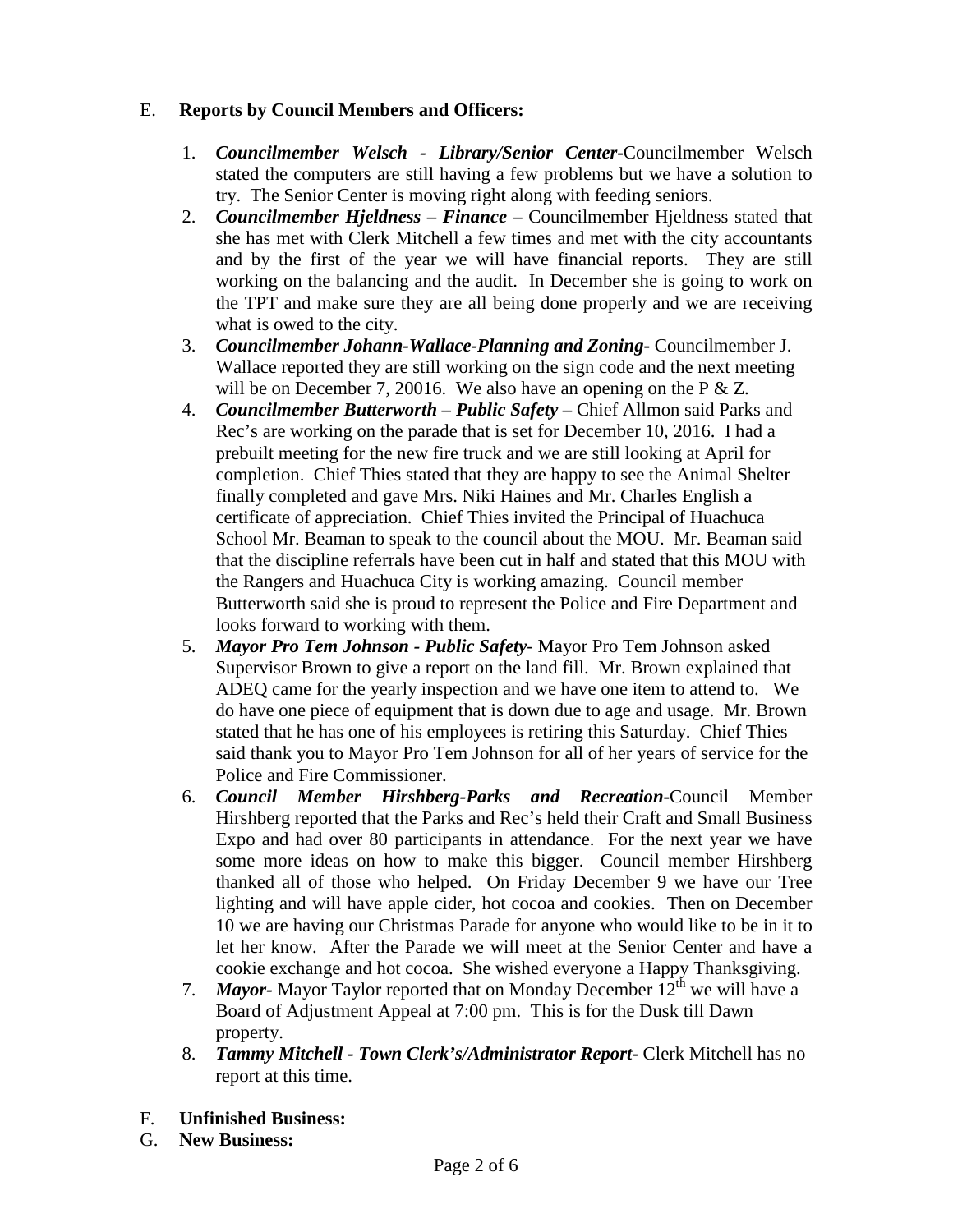1. **Discussion and/or action [Mayor Taylor]: Resolution 2016-25 identifying Town officers who are authorized to sign checks, warrants and other documents on behalf of the Town.**

*Motion* made by *Mayor Taylor* to open for discussion and/or action, *seconded* by *Councilmember Wallace.*

*Motion* made by *Mayor Taylor* to approve Resolution 2016-25, *seconded* by *Mayor Pro Tem Johnson. I was decided to remove David Perry and add Donna Johnson and Jane Hjeldness.*

*7-0 Motion Carried*

### 2. **Discussion and/or Action [Mayor Taylor]: AC-Furnace Units on Town Hall Building/Police Station.**

*Motion* made by *Mayor Taylor* to open for discussion and/or action, *seconded* by *Councilmember Wallace*

Mayor Taylor read from One-Hour Heating and Cooling bid. Clerk Mitchell stated that she just received another bid for \$39,000 to replace all 7 units. Clerk Mitchell stated in the last few years the city has spent over \$20,000 to repair the units. Clerk Mitchell stated that the units are constantly being worked on. Councilmember Butterworth asked if there was a contingency budget. Clerk Mitchell stated that the city would pay for it out of general funds. Clerk Mitchell stated that she is waiting for another bid to come in from a company that works with the insurance. Councilmember Butterworth asked if the cost would require council action. Due to the cost, the council will have to approve the expense. Councilmember Wallace reminded the council and public that with the units in the current condition, it could release dangerous gases and air quality into the buildings. He also stated that it would be better to replace the units rather than repair them. Councilmember Wallace also stated that the warranty on new units would be worth the money spent. He commented that repairing the units was not even a consideration in his mind. Councilmember Welsch mentioned repairing a couple of them and replacing a few over the next couple of years. Clerk Mitchell stated the problem with that plan was that all the units had been red tagged, so they are not usable. Chief Thies stated that to replace these units would require a crane. To rent a crane several times to replace units over the next few years would be more costly. Councilmember Hjeldness stated that the utility savings is a factor for the replacement. Mayor Taylor stated that there is a big difference between 48,000 and 39,000. If they were all to be replaced, then 39,000 was not a bad price. Councilmember Wallace stated that this needs to be handled quickly because of the employees working in the conditions without heat. Councilmember Welsch said that all three bids will need to specify all parts needed.

*Motion* made by *Mayor Taylor* to postpone this item until a special meeting can be scheduled, *seconded* by *Councilmember Hirshberg.*

*7-0 Motion Carried*

## 3. **Discussion and/or Action [Mayor Taylor]: Mayor to Present the Yard of the Month Winners.**

### *Moved to Item One*

*Motion* made by *Mayor Taylor* to open for discussion and/or action, *seconded* by *Mayor Pro Tem Johnson.* Mayor Taylor let the Friends of Huachuca present awards for citizens for having great yards. Mr Jensen announced the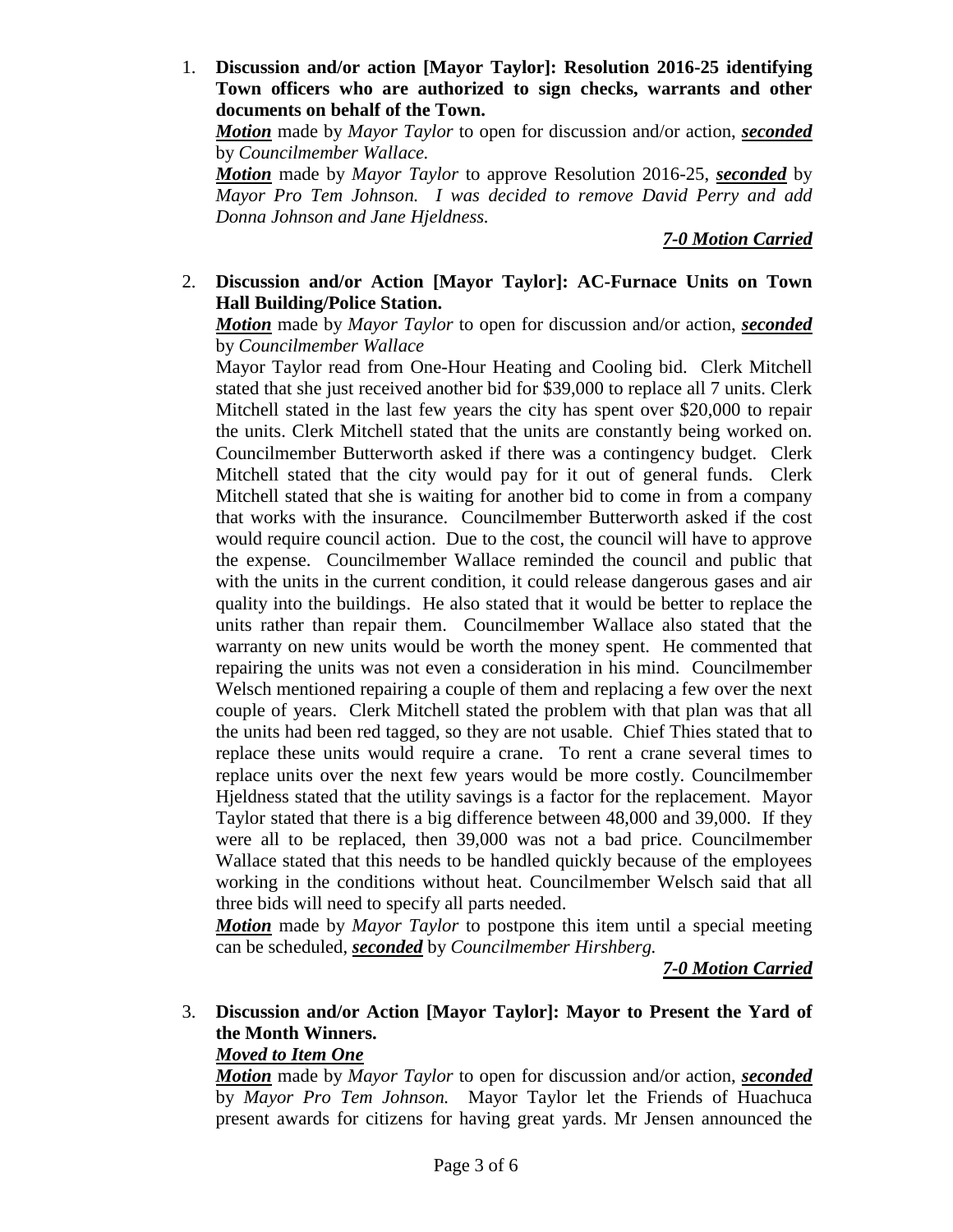awards to Nathaniel Grady, Elmer Urda and Louis and Dette Perschke. The Council congratulated the winners this month.

4. **Discussion and/or Action [Mayor Taylor]: Purchase of a Long Block engine for the 623 F Scrapper -- approximate price of \$8,500.**  *Motion* made by *Mayor Taylor* to open for discussion and/or action, *seconded* by *Mayor Pro Tem Johnson.* Supervisor Brown answered some questions from the council and assured them that the equipment malfunctioned due to the age and was time to rebuild the motor. *Motion* made by *Mayor Taylor* to authorize up to \$10,000.00 for purchase of a

long block, *seconded* by *Mayor Pro Tem Johnson.*

*7-0 Motion Carried*

5. **Discussion and/or Action [Mayor Taylor]: Resolution 2016-26 canvassing the results of the General Election held on November 8, 2016.** *Motion* made by *Mayor Taylor* to open for discussion and/or action, *seconded* by *Councilmember Hirshberg. Motion* made by *Mayor Taylor* to approve Resolution 2016-26, *seconded* by *Councilmember Wallace.*

*7-0 Motion Carried*

- 6. **Discussion and/or Action [Town Attorney]: Update concerning the Town's potential claim against the federal government arising out of the abandonment of the San Pedro Railway line and its conversion to a trail.**  *Motion* made by *Mayor Taylor* to open for discussion and/or action, *seconded* by *Mayor Pro Tem Johnson.*
- 7. **Discussion [Town Attorney]: Update concerning the recent Arizona Supreme Court ruling in Hall v. EORP which invalidated certain legislative amendments to the Elected Officials and Public Safety Personnel Retirement Systems.**

*Motion* made by *Mayor Taylor* to open for discussion and/or action, *seconded* by *Councilmember Wallace.* Attorney Benavidez explained the process the PSPR is changing and where to find this information.

8. **Discussion and/or Action [Mayor Taylor]: Revisit the Town Council meeting agenda preparation process.**

*Motion* made by *Mayor Pro Tem Johnson* to open for discussion and/or action, *seconded* by *Mayor Taylor.*

*Motion* made by *Mayor Taylor* to have staff draft an official document for a process for council members to submit any agenda items by 1pm on Thursday the week before the council meetings, a draft agenda by close of business Friday, any changes by Monday close of business and a final agenda by Tuesday the week of the council meeting, as well as the mayor has final word on any last minute agenda items, *seconded* by *Councilmember Wallace.*

*7-0 Motion Carried*

#### H. **Payment Approval Report in the amount of \$73,280.73.**

*Motion* made by *Mayor Taylor* to open for discussion and/or action, *seconded* by *Mayor Pro Tem Johnson.*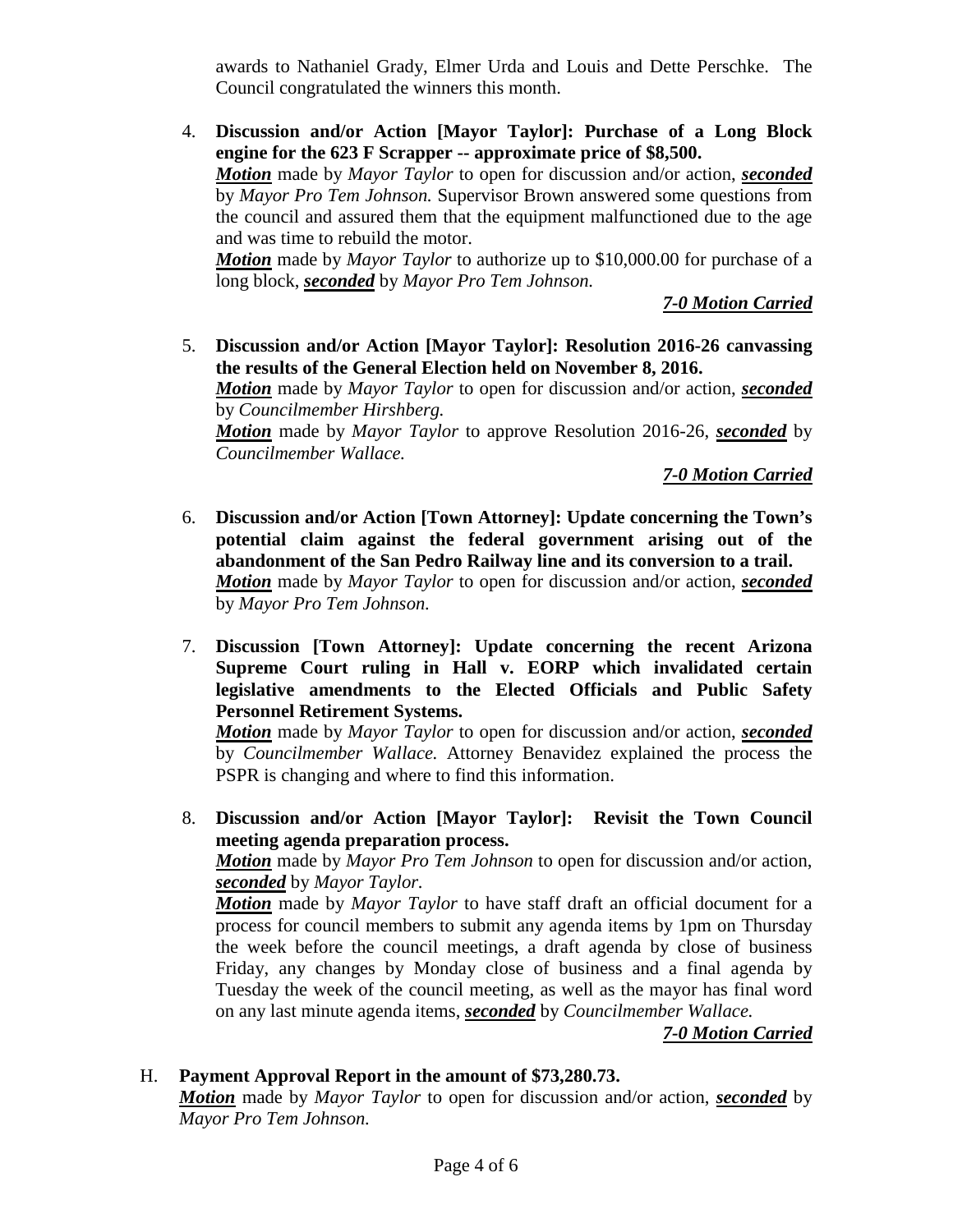*Motion* made by *Mayor Taylor* to approve the payment of \$73,280.73, *seconded* by *Mayor Pro Tem Johnson.*

*7-0 Motion Carried*

I. **Call to the Public: [3 min. limit] ARS38-431-01 Public body may make an open call to the public during a public meeting, subject to reasonable time, place and manner restrictions, to allow individuals to address the public body on any issue within the jurisdiction of the public body. At the conclusion of an open call to the public, individual members of the public body may respond to criticism made by those who have addressed the public body, may ask staff to review a matter or may ask that a matter be put on a future agenda. However, members of the public body shall not discuss or take legal action on matters raised during an open call to the public unless the matters are properly noticed for discussion and legal action.**

The Council had no call slips at this time.

- J. **Discussion and/or Action [Town Clerk]: Items to be placed on the next agenda.**
- K. **Adjournment: 8:52p.m.** *Motion* made by *Mayor Taylor* to adjourn, *seconded* by *Councilmember Wallace. 7-0 motion Carried*

Approved by Mayor Taylor on December 8, 2016.

Mayor, Kenneth Taylor

Attest: \_ Town Clerk Tammy J. Mitchell, MMC

Seal:

## **Certification**